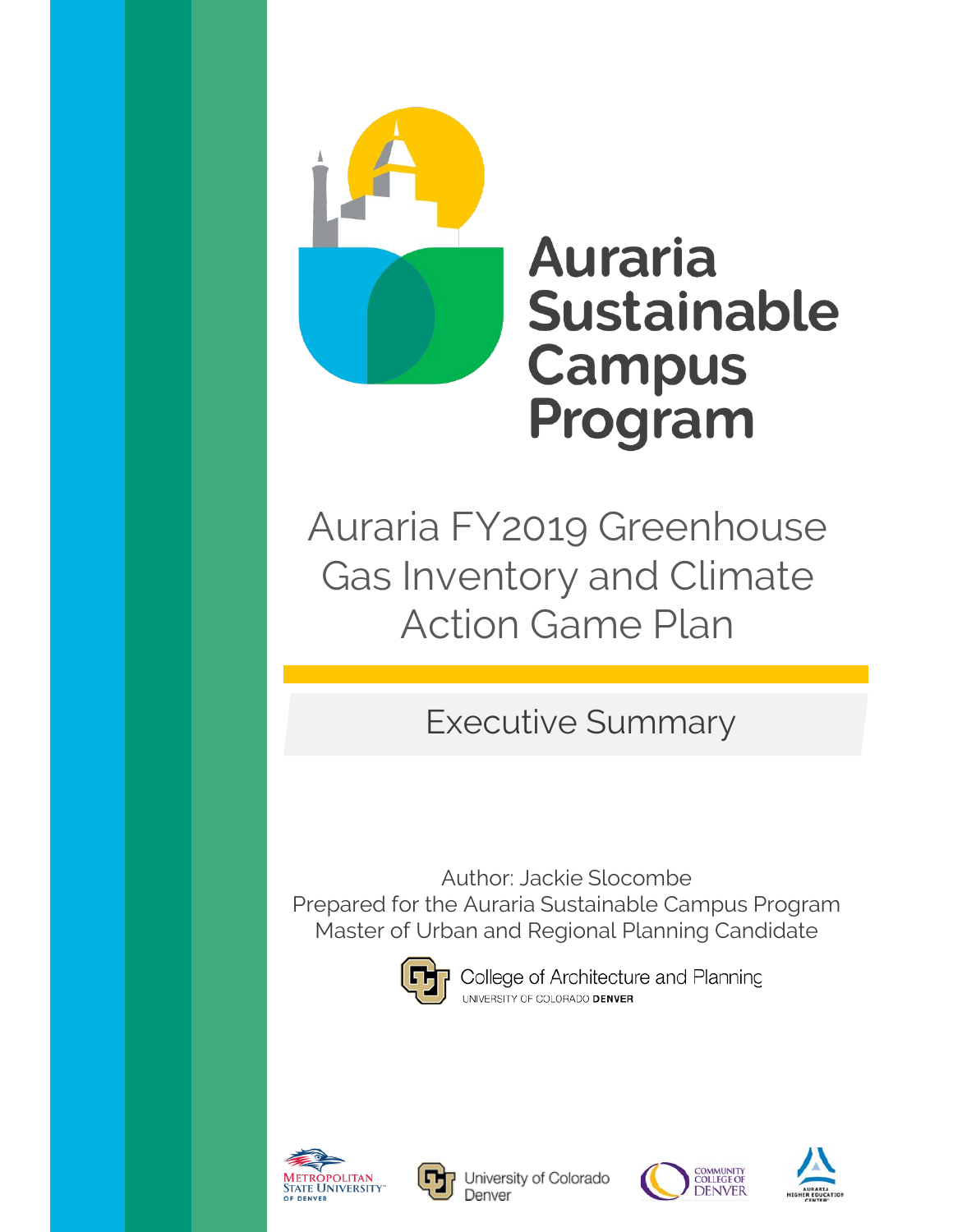### **Prepared by:**

Jackie Slocombe

### **Prepared for:**

Auraria Sustainable Campus Program/ Auraria Higher Education Center Denver, CO Chris Herr, Sustainability Officer [Chris.herr@ahec.edu](mailto:Chris.herr@ahec.edu)

Capstone Project submitted in partial satisfaction of the requirements for the degree of Master of Urban and Regional Planning, College of Architecture and Planning, University of Colorado Denver

### **Submitted May 16th, 2020**

#### **Acknowledgements**

This inventory required data and information from *numerous* campus stakeholders spread across the four institutions. Without their cooperation, this inventory would not have been possible.

Chris Herr, ASCP Sustainability Officer, helped to contact and collect data for this inventory and provide quantitative analysis of waste and transportation data.

The Facilities departments, procurement offices, and Offices of Institutional Research at the four institutions were heavily implicated by this data collection and worked collaboratively with the ASCP to make data available. A thank you to all those who helped provide data and a special shout out to Ken Ross, who bore the brunt of these data requests.

Author's Note: The capstone client preferred footnotes and Chicago Manual of Style citations instead of APA citations. For this program requirement, those footnotes are converted to APA style to satisfy industry standards. Footnotes are maintained to avoid lengthy parenthetical citations in the middle of callout bubbles, etc.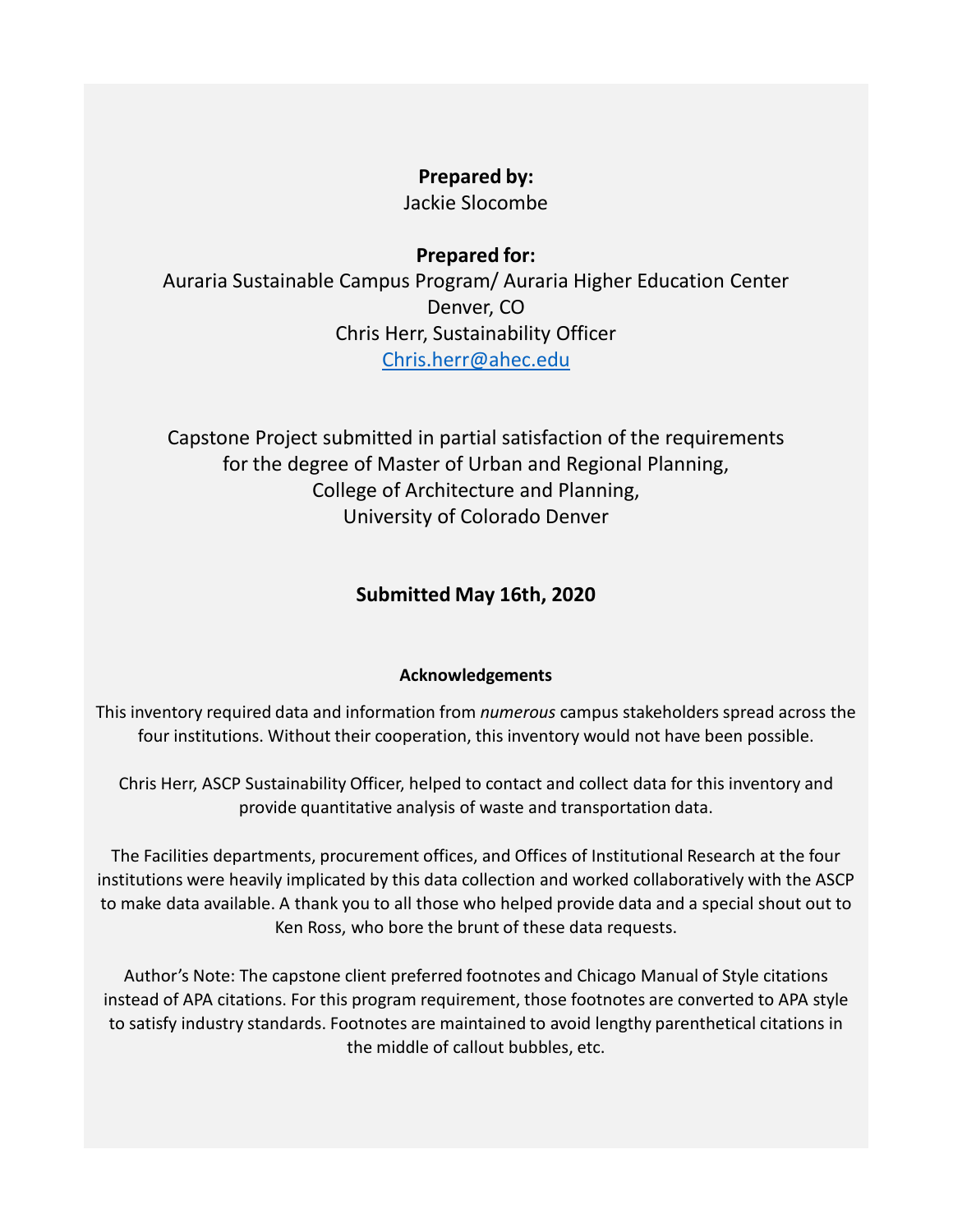In fiscal year 2019, activity related to Auraria campus operations generated 67,407 metric tons of carbon dioxide equivalents (MT CO2e). This includes emissions related to campus energy consumption, commuting, directly-financed air travel, landfilled waste and a handful of small indirect emissions sources; it does not represent an exhaustive inventory of Auraria's indirect emissions sources, such as embodied energy or supply chain emissions. The portion of emissions generated by building energy use totaled 32,571 MT CO2e in fiscal year (FY) 2019. Put into



perspective, these building-related emissions are generated at a rate of roughly 22 lbs of CO2e per gross square foot of buildings on the Auraria campus (which totaled over 4.3 million square feet in FY2019. Total campus emissions normalized per full-time-equivalent (FTE) pupil (which sums to 38,925 across students, faculty and staff) is 3,718 lbs. of CO2e/FTE. When these emissions are split amongst the three institutions responsible (based on headcount and building occupancy), MSU Denver is responsible for 53%, CU Denver is responsible for 32% and the Community College of Denver (CCD) is responsible for 15%.

| <b>METROPOLITAN</b><br><b>STATE UNIVERSITY"</b><br>OF DENVER | <b>School</b>     | % Total | <b>Emissions</b><br>(MT CO2e) | Scope I & II<br><b>Emissions</b><br>(ACUPCC) |
|--------------------------------------------------------------|-------------------|---------|-------------------------------|----------------------------------------------|
| University of Colorado<br>м<br>Denver                        | <b>MSU Denver</b> | 53%     | 34,961                        | 17,366                                       |
|                                                              | <b>CU Denver</b>  | 32%     | 20,973                        | 10,418                                       |
| <b>COMMUNITY</b><br><b>COLLEGE OF</b><br>denver              | <b>CCD</b>        | 15%     | 9,638                         | 4,787                                        |
|                                                              | Total             | 100%    | 65,573                        | 32,571                                       |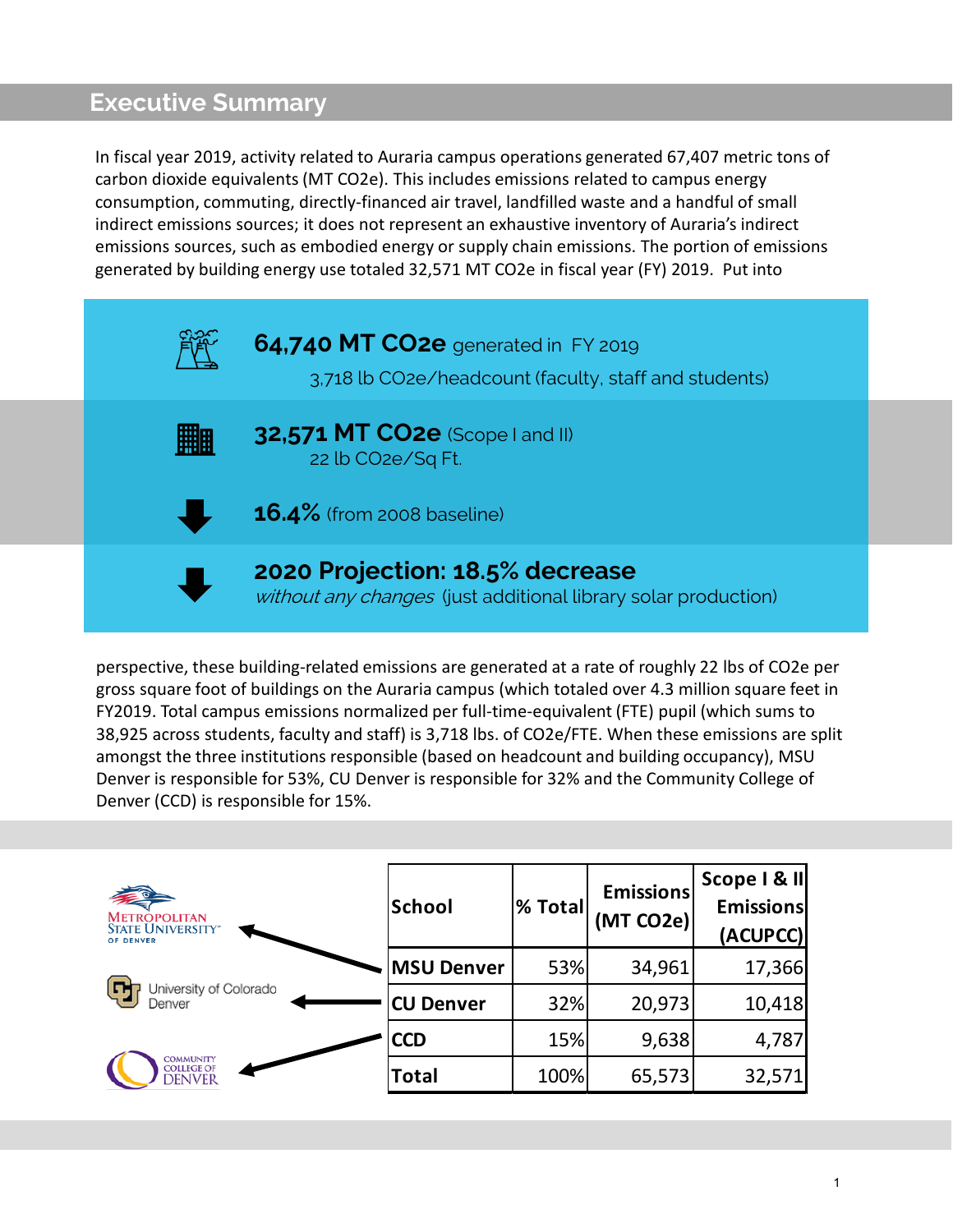When broken out by emissions source (by category), 50% of Auaria's emissions are generated by building energy consumption, and a staggering 38% of total emissions are from electricity alone. Thirty-two percent of emissions are generated by commuting behavior to and from campus (automobile, bus and light rail), 12% is generated by directly-financed air travel and 5% is generated from the anaerobic decomposition of landfilled waste. The remaining 1% is comprised of paper procurement, gasoline for fleet vehicles and wastewater treatment. Several emissions sources (ie: supply chain emissions, construction emissions, embodied energy) were not quantified due to lack of time and data and could be investigated in the future.



Normalizing emissions per square foot or per full-time-equivalent student offer a means of comparison with other educational institutions. In FY2019 Auraria generated an estimated 20.5 MT CO2e/1,000 square feet and 1.9 MT CO2e per student FTE. When considering *just* building-related emissions (arguably a more relevant metric when normalizing by built square footage), Auraria generated 10.2 MT CO2e/1,000 square feet. When Auraria's normalized metrics are compared with national datasets or peer institutions, the Auraria campus appears to be in the "middle of the pack"—particularly in regards to overall (scope I, II and III) emissions.

### In FY2019 Auraria generated an estimated **20.5 MT CO2e/1,000 square feet and 1.9 MT CO2e per student FTE**

While Auraria's building-related emissions are slightly lower than the national average and other front range schools, it is worth noting that Auraria, unlike these peer institutions, does not provide 24-hour housing and dining services that require additional electricity, air conditioning and heating—suggesting that energy efficiency is an area of improvement for this campus. Energy use intensity (EUI) metrics—which define how intensely buildings consume energy—suggest that \_\_\_\_\_\_\_\_\_\_\_\_\_\_\_\_\_\_\_\_\_\_\_\_\_\_\_\_\_\_\_\_\_\_\_\_\_\_\_\_\_\_\_\_\_\_\_\_\_\_\_\_\_\_\_\_\_\_\_\_\_\_\_\_\_\_\_\_\_\_\_\_\_\_\_\_\_\_\_\_\_\_\_\_\_\_\_\_\_

1IPCC (2018). "[Global Warming of 1.5°C:](https://www.ipcc.ch/sr15/) An ipcc special report on the impacts of global warming of 1.5°c above preindustrial levels and related global greenhouse gas emission pathways. *Intergovernmental Panel on Climate Change*.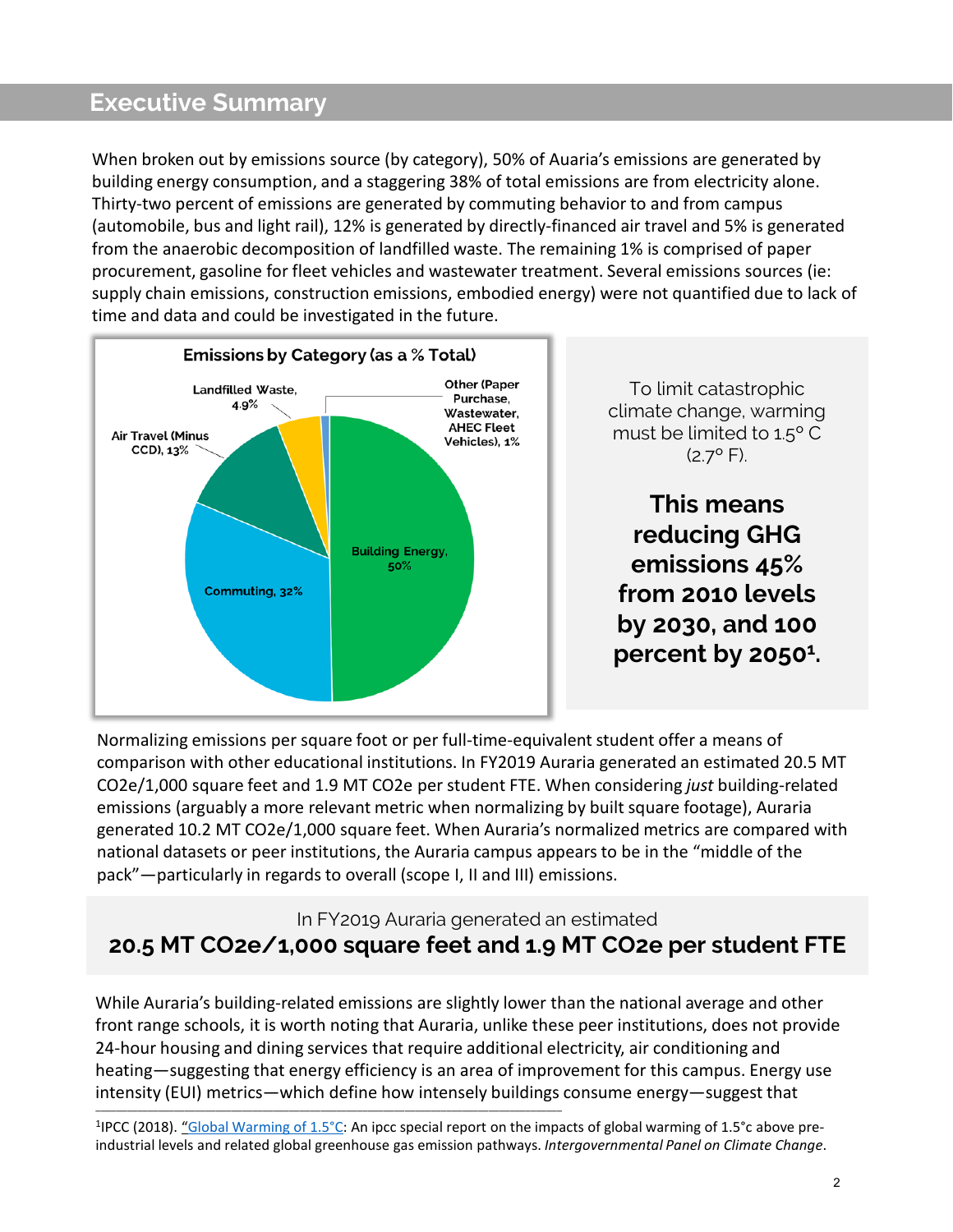Auraria lags considerably behind the national average for similar building use types.

While Auraria consumes an average 93.2 kBtu/square foot, the average college or university building consumes 87.3 kBtu/square foot and the average building at a vocational school consumes 52.4 kBtu/square foot<sup>2</sup>. Based on Auraria's annual energy consumption and expenses, the Department of Energy's ROI calculator suggests that if Auraria operationalizes their energy management information system (EnergyCap) and actively monitors and analyzes energy use (through an Energy Manager), energy consumption could be decreased by 11% (32,863,885 MMBtu)

…**energy consumption could be decreased by 11% over a two year period3**… **This could save Auraria... \$650,000 a year** —over 10% of AHEC's projected FY20 shortfall from lost revenue due to the COVID-19 pandemic.

over a two year period<sup>3</sup>, and continue to decrease in the succeeding years. This could save Auraria somewhere in the ballpark of \$650,000 a year—over 10% of AHEC's projected FY20 shortfall from lost revenue due to the COVID-19 pandemic.

In 2007, the three institutions comprising the One Auraria campus signed the American Colleges and Universities President's Climate Commitment (ACUPCC), committing to reduce scope I and II greenhouse gas (GHG) emissions 20% below 2008 levels by the year 2020, 50% by 2030 and 80% by 2050. On the Auraria campus, scope I and II emissions are effectively emissions related to energy consumed in buildings. As of July 2019, Auraria had reduced emissions 16.4% relative to the 2008



2EnergyStar Portfolio Manager (2018). Technical reference: U.S. energy use intensity by property type, as obtained from Commercial Buildings Energy Consumption Survey*. U.S. Energy Information Administration*.

<sup>3</sup>Based on an ROI calculator and report generated from the results of the DOE's Better Buildings Campaign, which tracked energy savings across 679 buildings after installing an EMIS. Auraria's numbers are based on \$5.7 million in energy spend across all four institutions and 298 million kBtu annual energy consumption.